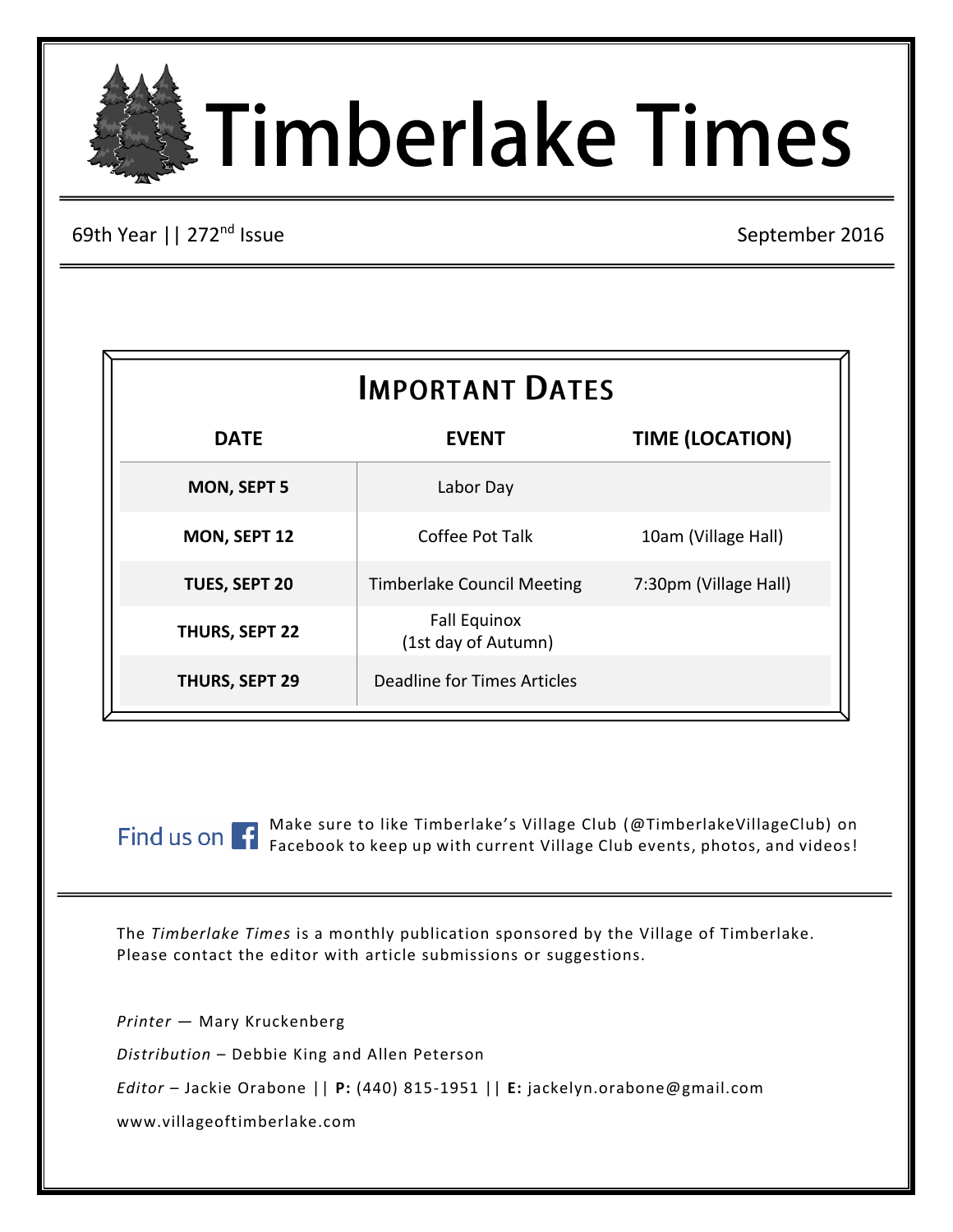# ANNOUNCEMENTS

# **COFFEE POT TALK**

Our next Coffee Pot Talk will be Monday, **September 12** at **10 am** at the Village Hall.

Would you like to have a better understanding of digital photography? Topics will include: how to choose which camera and lens to use and software to process your photos. Come and listen to the discussion by John Roskos of jprphotos on preserving memories with digital photography and general photo interests. If you would like, bring along your own camera and its respective manual!!

Come and join your neighbors for FREE coffee and donuts provided by the Village Club.

Future coffee pot topics:

- **Oct. 10:** Forming a Block Watch in the Village
- **Nov. 14:** Alzheimer's Disease and memory loss
- **Dec. 12:** Sharing Christmas memories

Questions? Please contact Ron Mona – **P:** (440) 942-2887.

# **FRIENDLY REMINDER**

Due to the holiday, garbage pickup will be delayed one day the week of Labor Day.

 Pick-up will be on **Saturday, 9/10/16.** Please do not place bins out until 5pm the day before.

## **RECYCLING REMAINING COLLECTION DATES**

2016 recycling pickups:

9/2, 9/16, 9/30, 10/14, 10/28, 11/11, 11/26 (Saturday), 12/9, and 12/23.

# DID YOU KNOW?

"This year, the autumnal equinox falls on September 22, 2016 at 10:21 A.M. EDT. This equinox occurs when the Sun appears to cross the celestial equator from north to south. The word *equinox* means "equal night"; night and day are about the same length of time. This occurs two times each year: Vernal in late March and Autumnal in late September. From here on out, the temperatures begin to drop and the days start to get shorter than the nights (i.e., hours of daylight decline)."

- Information from *The Old Farmer's Almanac* (almanac.com/content/firstday-seasons-2016)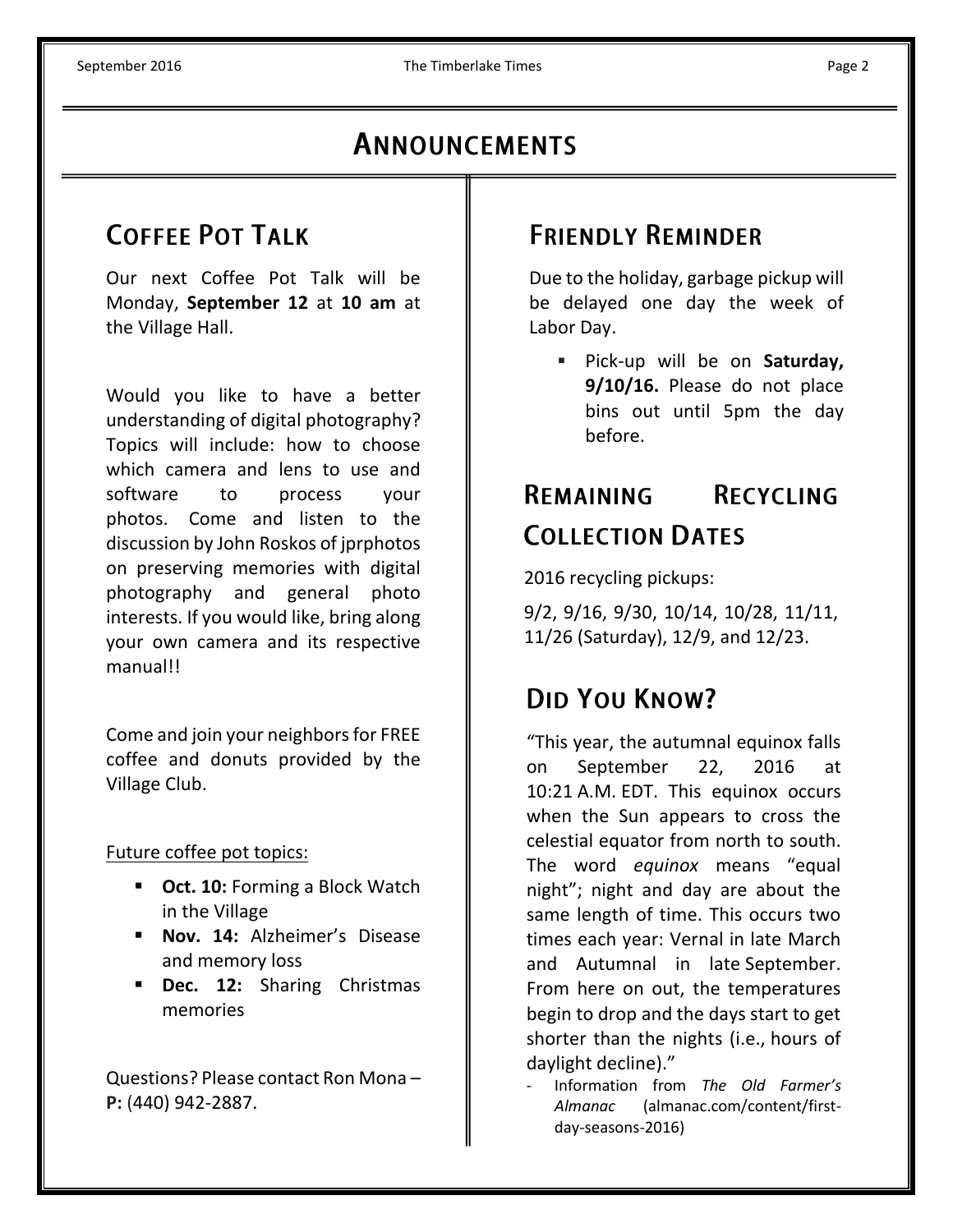# **A NOTE FROM OUR POLICE CHIEF**

The Timberlake Police Department has received several complaints regarding cats in the village. These complaints have come from cat owners who are worried about other residents attempting to shoot or poison their companion animals when they allow their pets out of the house.

I want to remind everyone that any attempt to poison or shoot a cat, owned or stray, is illegal. The Timberlake Police department will investigate these complaints as violations of these laws can be anywhere from a Misdemeanor of the 4th degree, up to a Felony depending on the circumstances. The applicable laws are Village Ordinance 618.03 Killing or Injuring Animals, 618.04 Poisoning Animals, 618.05 Cruelty to Companion Animals, and 678.10 Pointing and Discharging Firearms and Other Weapons. A complete text of these ordinances can be found on the American Legal sebsite under Timberlake Codified Ordinances (**amlegal.com/codes/client/timberlake\_oh**).

I understand for pet owners, their animals' safety and well-being is of great concern to them. When the owners allow their cats to leave their property, other residents may consider this a nuisance. The laws against animals at large don't apply to cats, but residents do have rights to keep their properties free from stray or wandering companion animals.

I found some good resources for residents to look into for information regarding how they can lawfully, and humanely, deal with unwanted cats on their property. The first is an organization in Willowick called Willowick Community Cats and their website is: **willowickcats.wixsite.com/willowickcats**. The second is a group called Alley Cat Allies and their website is **alleycat.org**. Lastly, a warning to cat owners, there are several companies that will trap and humanly euthanize stray cats. When you allow your pets to roam the neighborhood, you are taking the risk of a resident lawfully trapping your companion animal.

- *Chief Geoff Esser*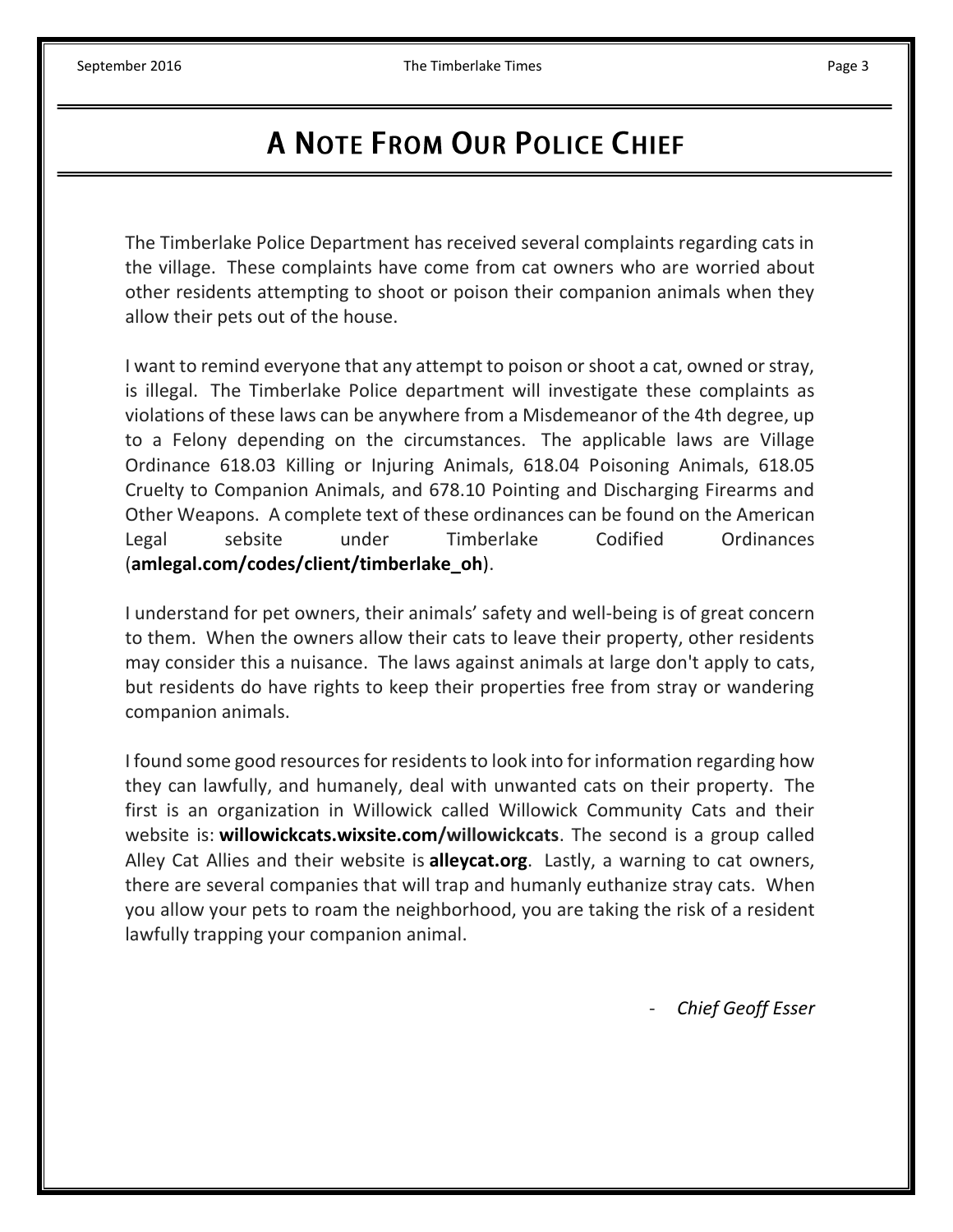A big thank you to Boy Scout Troop 481 and Dave Cattani for distributing the 2016 Timberlake Directory to each house in the village. If by chance you did not get one, call Ron Mona at (440) 942-2887 to arrange a time to pick one up.

# **DIRECTORY ADDITIONS & CORRECTIONS:**

| <b>Name</b>                            | <b>Address</b>         | <b>Phone Number</b> |
|----------------------------------------|------------------------|---------------------|
| <b>Heather Hoffman</b>                 | 7 East Shore Blvd.     | 216-905-8107        |
| <b>Jerelyn Snider</b>                  | 17 East Shore Blvd.    | 440-840-9665        |
| <b>Rev. Ryan &amp; Emily Chaloux</b>   | 83 East Shore Blvd.    | (R)440-637-7825     |
|                                        |                        | (E)440-749-9146     |
| <b>Shandra Odell</b>                   | 91 East Shore Blvd.    | 440-724-2098        |
| <b>Nancy Marra</b>                     | 39 Minnewawa           | 216-218-1270        |
| <b>Martha Mast (deceased)</b>          | 22 Owaissa             |                     |
| <b>Alice Martincic</b>                 | 11 Nepahwin            | 440-953-1382        |
| <b>Margaret &amp; Steve Pirosko</b>    | 8 Nepahwin             | 440-951-2618        |
| <b>Vince Cronin</b>                    | 69 Keewaydin           | 440-336-5760        |
| <b>Tammy Nicholson</b>                 | 87 Keewaydin           | 440-622-4346        |
| <b>Keith &amp; Lauren Cohen</b>        | 4 Keewaydin            | 440-525-5418        |
| David & Gina Martin                    | 16 Keewaydin           | 440-567-1219        |
| <b>Jim &amp; Donna Whitlow</b>         | 17 Shawondassee        | 508-735-6988        |
| <b>Stanley &amp; Dolores Fabec</b>     | 17 Shawondassee        | 440-585-1966        |
| <b>Jeff &amp; Deb Geiling</b>          | 4 Shawondassee         | N/A                 |
| <b>Brett Wassum &amp; Elaine Marin</b> | 34821 Lake Shore Blvd. | N/A                 |
| Daniel & Emily Kiefer                  | 2 Nepahwin             | N/A                 |

Any additional corrections can be emailed to TLVC47@yahoo.com. They will be published in the *Timberlake Times.*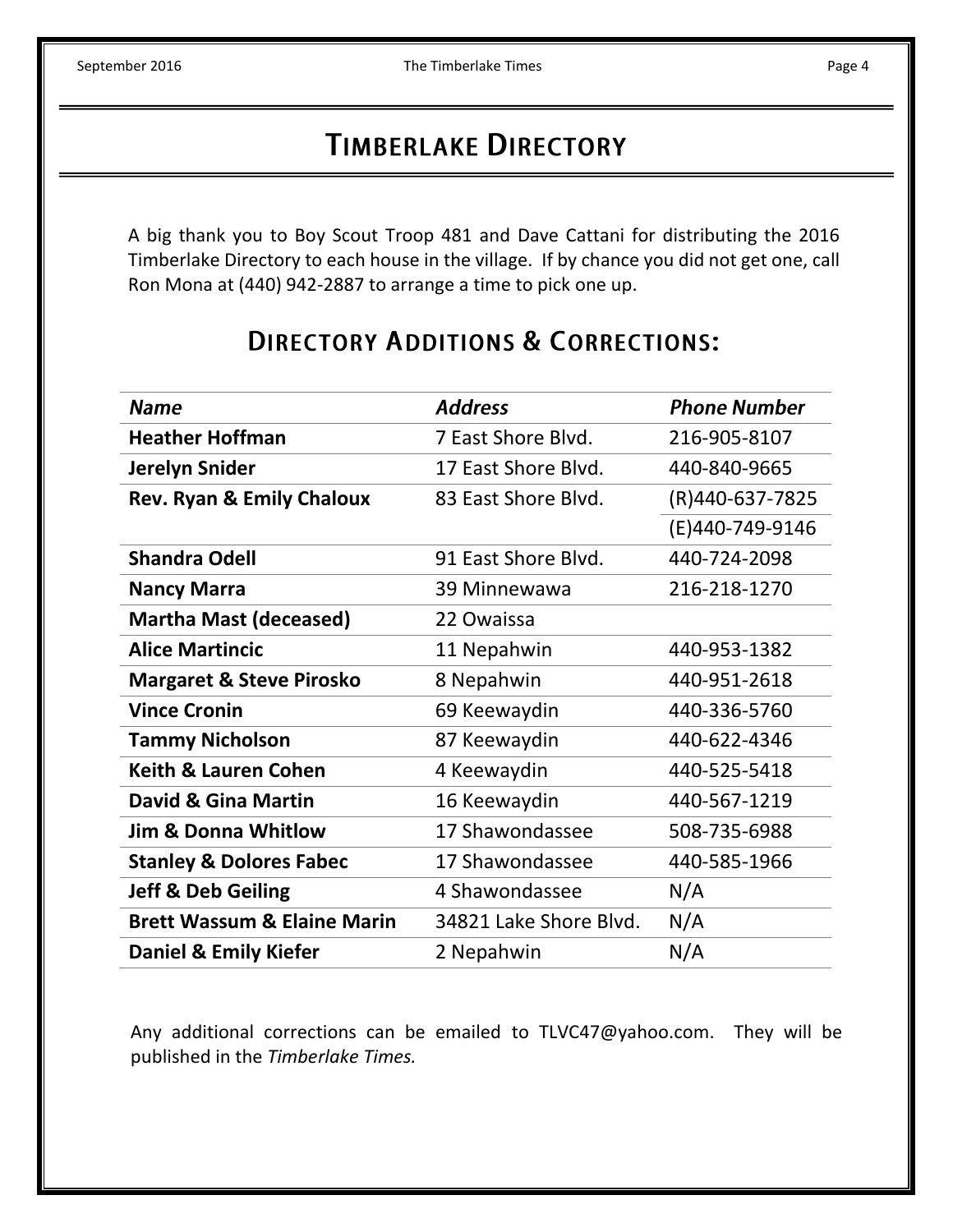# THE VILLAGE OF TIMBERLAKE: AUGUST MEETING MINUTES

John P. Roskos, Mayor John H. Roskos, Fiscal Officer MEMBERS OF COUNCIL Linda Murphy Anthony Swartz Mike Stanton Dennis Dicki Ritu Sharma Shannon Parihar

#### TIMBERLAKE COUNCIL MEETING August  $16<sup>th</sup>$ , 2016

Mayor Roskos opened the meeting with the pledge of allegiance followed by the public portion at 7:31 PM. Mayor Roskos asked for roll call of the officers. All council members were present along with our Solicitor and the Fiscal Officer.

The Mayor asked for a motion to approve July  $12<sup>th</sup>$ , 2016 Council Minutes. A revision was requested to correct Mr. Allen Peterson's name on the Minutes. Motion to approve with revisions: Stanton Seconded as amended: Dicki Ayes: Stanton, Murphy, Dicki, Parihar, Sharma, Swartz Nays: None Motion carried; Minutes approved.

The Mayor will not be here for the next meeting and Mr. Stanton will be in charge.

#### **VILLAGE HALL**

Ms. Murphy reported that the restroom has been fixed. The Mayor said the left stove would still not light, but Mr. Stanton was able to light it at the picnic.

#### **FINANCE**

Mr. Dicki presented Resolution 2016-43, approving and directing payment of certain bills by the Village. Motion to approve Resolution 2016-43: Dicki Seconded: Stanton All were in favor of the Resolution; Motion approved.

Mr. Dicki presented Ordinance 2016-14, authorizing the transfer of funds from the A01 storm sewer construction fund appropriation to the A01 Village Hall/Park wages fund appropriation. Motion to suspend third reading rule: Dicki Seconded: Sharma All were in favor of suspending the third reading rule.

Motion to approve Ordinance 2016-14: Dicki Seconded: Sharma All were in favor; Motion approved.

Mr. Dicki presented Ordinance 2016-15, authorizing the transfer of funds from the A01 storm sewer construction fund appropriation to the A01 Tree Service wages fund appropriation. The reason these ordinances were presented, per the Mayor, is due to these funds being under budgeted. Motion to suspend third reading rule: Dicki Seconded: Stanton All were in favor of suspending the third reading rule.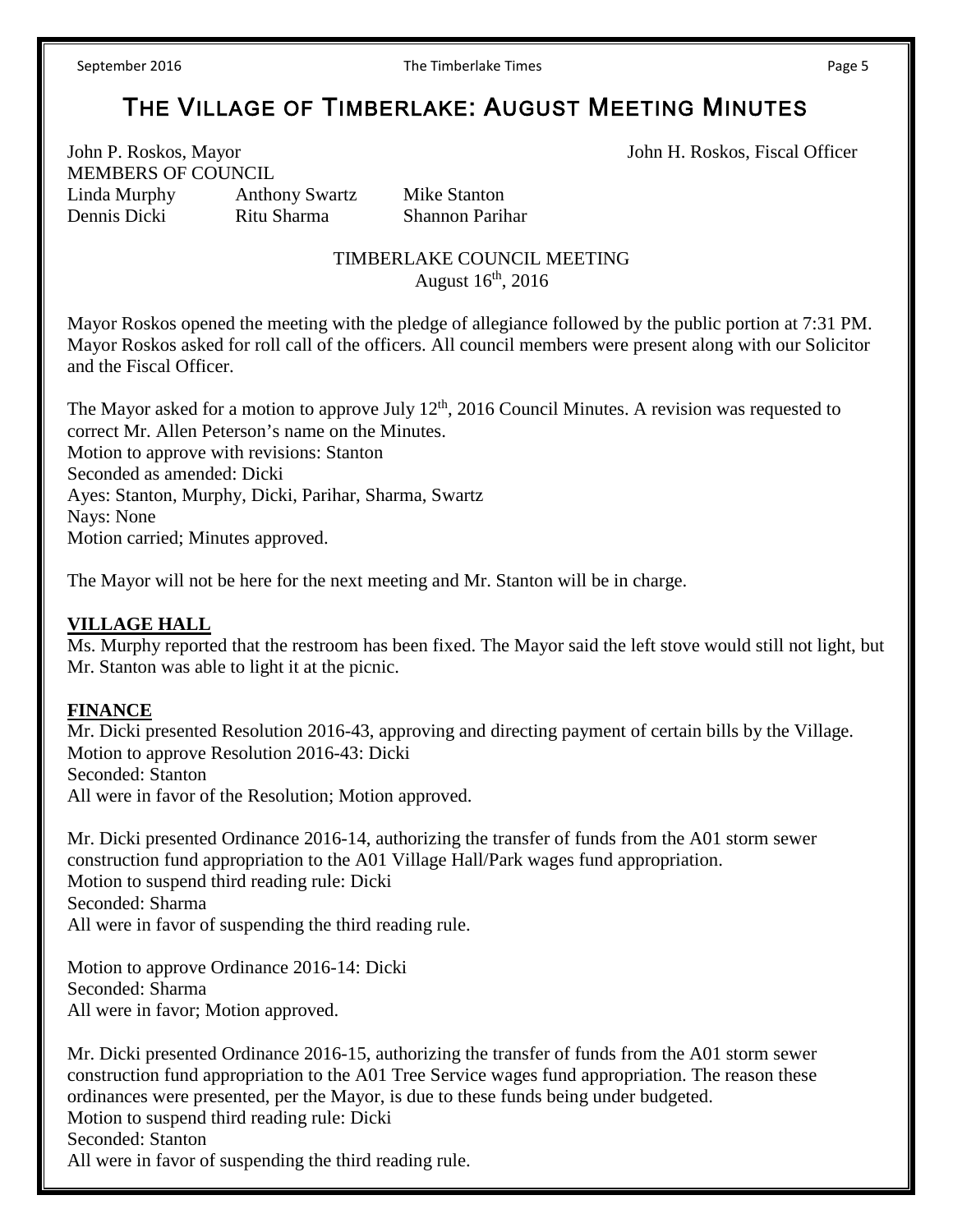All were in favor; Motion approved.

Mr. Dicki presented Ordinance 2016-16, amending Chapter 880 of the codified ordinances of the Village of Timberlake regarding municipal income tax. The state mandated we pass an ordinance changing the way we tax residents. The Fiscal Officer elaborated that the state was concerned that the Village will overuse their power to tax residents; this change will ensure that this does not happen by changing the language. Motion to suspend third reading rule: Dicki Seconded: Murphy All were in favor of suspending the third reading rule.

Motion to approve Ordinance 2016-16: Dicki Second: Parihar All were in favor; Motion approved.

Mr. Dicki presented a resolution in caption to pay for the road rejuvenation. He wanted to have a discussion with Peter Formica in regards to this. The Mayor elaborated that this conversation is for the asphalt seal. Mr. Formica informed the residents that the asphalt sealant serves as an oil for the asphalt or "skin lotion for the asphalt". It makes the asphalt stronger and is recommended to do every 5 or 10 years to keep the life of the asphalt supple. It is fine to drive on the asphalt directly after; however, for motorcyclists, the road will be a bit slippery, so please be wary. Two contractors gave quotes in regards to this: one was \$43,152 while the other from Pavement Technologies Inc. was for \$39,440.

Mr. Formica stated that Pavement Technologies is generally a low bidder because they distribute the product and are able to get a better deal for the Village as compared to the other bidder who was more expensive. Mr. Formica recommended Pavement Technologies Inc. as they are a low bidder and he has worked with them in the past. Crack sealant is not recommended at this time.

Mr. Dicki presented Resolution 2016-44, in caption, to authorize the Mayor to enter into a contract with Pavement Technologies, Inc. not to exceed the cost of \$39,440. Motion to approve Resolution 2016-44: Dicki Seconded: Murphy All were in favor of the Resolution; Motion approved

#### **TREES AND RECREATION**

Dr. Sharma thanked Elsie Cornachio for her work with the Tree Committee and informed residents of her resignation as she is moving from Timberlake. So far, we have about \$4100 for the trees. Imperial is booked through October while Pro Tree is booked through September. Orion will submit a price in the upcoming weeks.

Dr. Sharma discussed a resolution in caption to maximize the budget for trees to \$5000 per year. Per Mayor, we will wait in regards to this. For the Bocce Ball court, the price should not exceed \$1300. Dr. Sharma has also asked the Service Department to pick branches weekly to minimize costs. A child also cracked the slide at the playground with a bike, which the police are currently investigating. An appointment was recommended by the Mayor for Jane Shaeyco to be fill the rest of Elsie's term.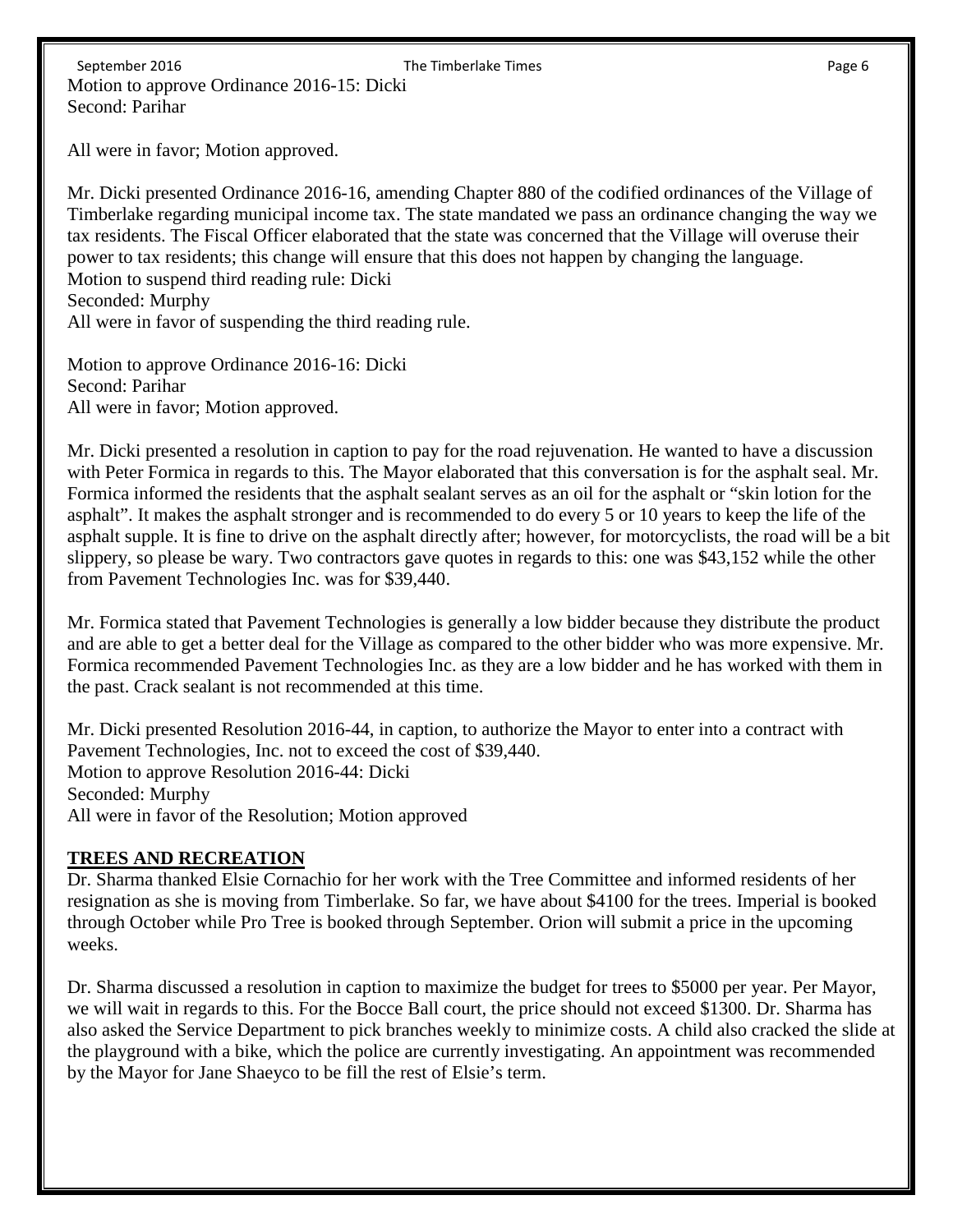September 2016 **The Timberlake Times The Timberlake Times** Page 7 Dr. Sharma presented Resolution 2016-45, confirming the appointment of Jane Shaeyco to fill the vacant position of tree commission until December 31<sup>st</sup>, 2016. Motion to approve Resolution 2016-45: Sharma Seconded: Murphy All were in favor of the Resolution; Motion approved

Mr. Stanton recommended letting the tree companies know we are requesting a day rate, as it is cheaper than price per tree.

#### **SAFETY**

Mr. Stanton informed residents that there are currently three officers still in training while the rest are on the schedule. Mr. Stanton said the Village is being aggressive in order to get new graduates to work within our community. Currently, three companies have given bids for doing lines outside the Village Hall for parking, which is currently being reviewed. He has also looked into buying the equipment and having the Service Department complete the job. He also looks forward to going to Kirtland and seeing how they are integrating with the county, in order to better the interface used by the Police Department. Overtime has decreased significantly and per Officer Clarich, there is zero scheduled overtime this month and next month.

Officer Clarich presented the police report, which included 60 reports, 44 traffic citations, 4 written warnings, 72 house checks, 85 park checks, and 62 beach checks.

Mr. Stanton presented Resolution 2016-46, confirming the appointment on a temporary basis of David Clarich to the position of acting corporal in the Village. This resolution clarifies a clerical oversight that should have been reviewed when Mr. Clarich was appointed to his position. Motion to approve Resolution 2016-46: Stanton Seconded: Parihar All were in favor of the Resolution; Motion approved

Mr. Stanton presented Resolution 2016-47, confirming the appointment on a probationary basis of David Clarich to the position of corporal in the Village. Motion to approve Resolution 2016-47: Stanton Seconded: Parihar All were in favor of the Resolution; Motion approved

The Mayor swore Officer Clarich in, congratulating him on his hard-work.

## **SEWERS**

Ms. Parihar informed residents that one house had a basement that was flooded. Ciro's came in last week and gave a \$22,190 bid to take care of six different projects, including sanitary sewer repair at the service garage, jetting and televising catch basins in the village, cleaning 159 catch basins in the Village and vacuuming each dry, excavating down and removing the frame of catch basins and yard drains in the Village, and sewer jetting and flushing the storm mains for the Village. The Mayor elaborated on these projects for the residents. Ms. Parihar also attended the Green Infrastructure Meeting in Painesville where they discussed storm water management, urban forestry, and bio retention. She will be discussing the urban forestry information with Dr. Sharma. She has also brought literature for the Village.

Ms. Parihar presented Resolution 2016-48, in caption, so the Mayor can enter into a contract with Ciro's Sewer Cleaning for an amount not exceeding \$22,190 for six different projects around the Village. Motion to approve Resolution 2016-48: Parihar Seconded: Stanton All were in favor of the Resolution; Motion approved